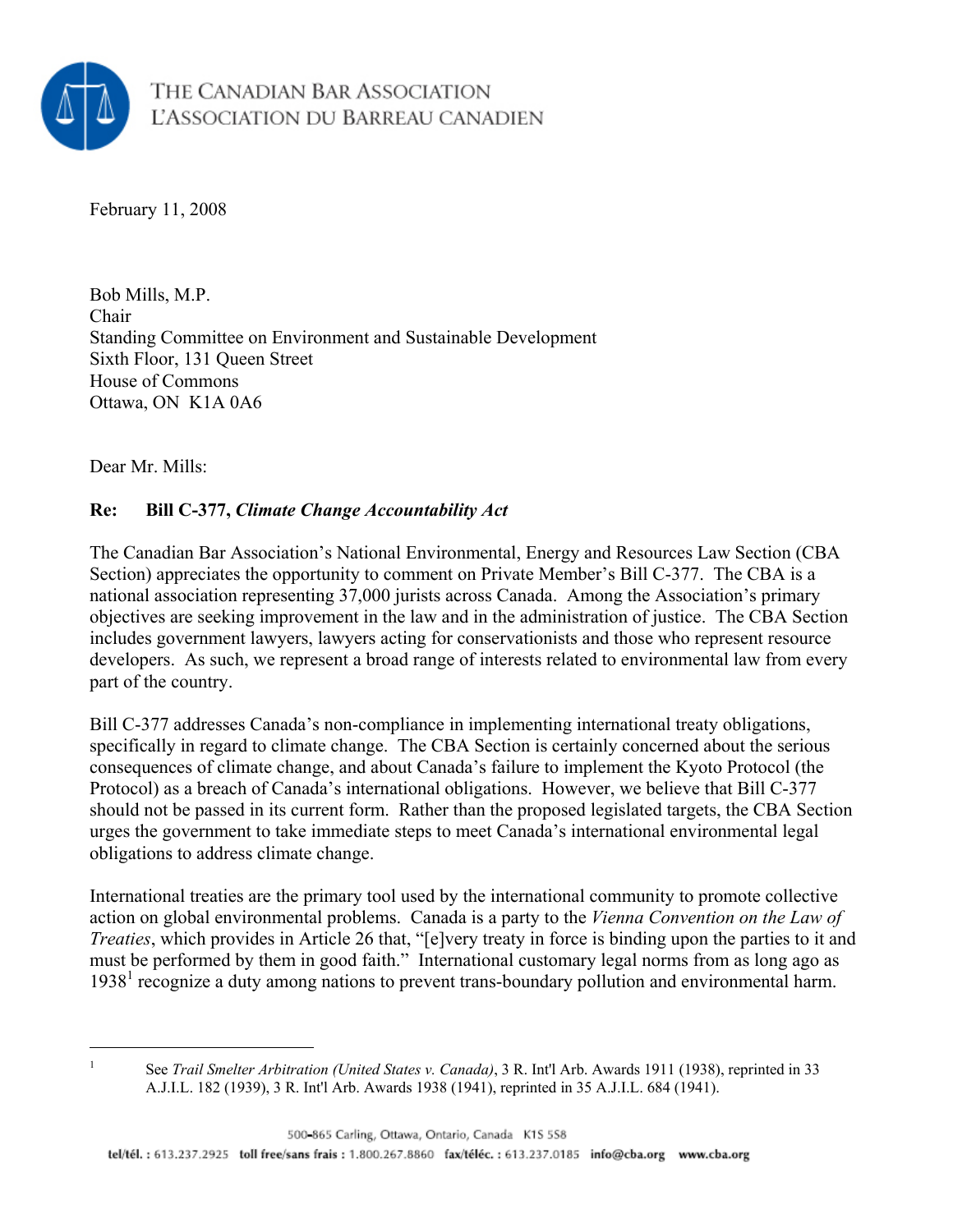At this time, Canada is entering into an increasing number of international agreements addressing environmental issues. The CBA has urged federal, provincial and territorial governments to cooperate to implement these international agreements in a timely and complete manner, according to their respective areas of jurisdiction.<sup>2</sup> Implementation of international conventions and obligations under international law is a matter of support for the rule of law.

In this letter, we discuss specific points regarding the Bill, review the context to Canada's international environmental obligations, and discuss likely legal consequences to Canada for breaching the Protocol.

# **Specific Comments about Bill C-377**

 $\overline{a}$ 

Bill C-377 begins with a preamble of several broad statements about climate change, including its effects upon Canada and the world generally. The accuracy of those statements is beyond our expertise, given that they are largely scientific rather than legal in nature. Given the effect of the preamble on interpretation of the Bill, its statements should be as verifiable as possible, acknowledging that there may be some scientific uncertainty remaining in the field of global climate change.<sup>3</sup> A preamble's statements are generally intended to be accepted as fact or as binding policy by those who will implement the legislation, and the courts that will enforce it.

Bill C-377 is intended to rectify Canada's non-compliance with the Protocol. It would introduce ambitious, and on the basis of current experience, likely unattainable, deferred targets. Further, the targets proposed in the Bill are different from those required by international law. If legislated targets are to be adopted, they should be linked to, and coherent with current targets in international law. The existence of two, unrelated and incommensurate standards would likely create confusion as to the role of international law in domestic environmental law, and would downplay the importance of Canada's legal obligations under the Protocol and other international environmental treaties. Given that a legal obligation to achieve climate change reductions already exists under Canada's international obligations, domestic legislation that imposes unrealistic incremental goals may not achieve the actual objective.

Much of the structure and underlying compliance mechanisms for Bill C-377 would be provided by way of regulation. If the Bill is passed, the CBA Section would be pleased to comment upon those regulations once a draft is available for review.

# **Context for Canada's International Environmental Commitments**

Canada's legal obligation to reduce climate change has developed over the past several years. In 2002, Canada ratified the Protocol, which subsequently came into force in 2005. Article 3.1 binds Canada to reduce greenhouse gas (GHG) emissions (carbon dioxide, methane, nitrous oxide, peroflourocarbons, sulphur hexafluoride and hydroflourocarbons) to 6% below 1990 levels between 2008 and 2012 (the First Commitment Period). It says:

<sup>2</sup> CBA Resolution 01-07-A (passed at the CBA's August 2001 Canadian Legal Conference in Saskatoon).

<sup>3</sup> In this context, we note section 15 of the *Rio Declaration on Environment and Development*, which states: In order to protect the environment, the precautionary approach shall be widely applied by States according to their capabilities. Where there are threats of serious or irreversible damage, lack of full scientific certainty shall not be used as a reason for postponing cost-effective measures to prevent environmental degradation.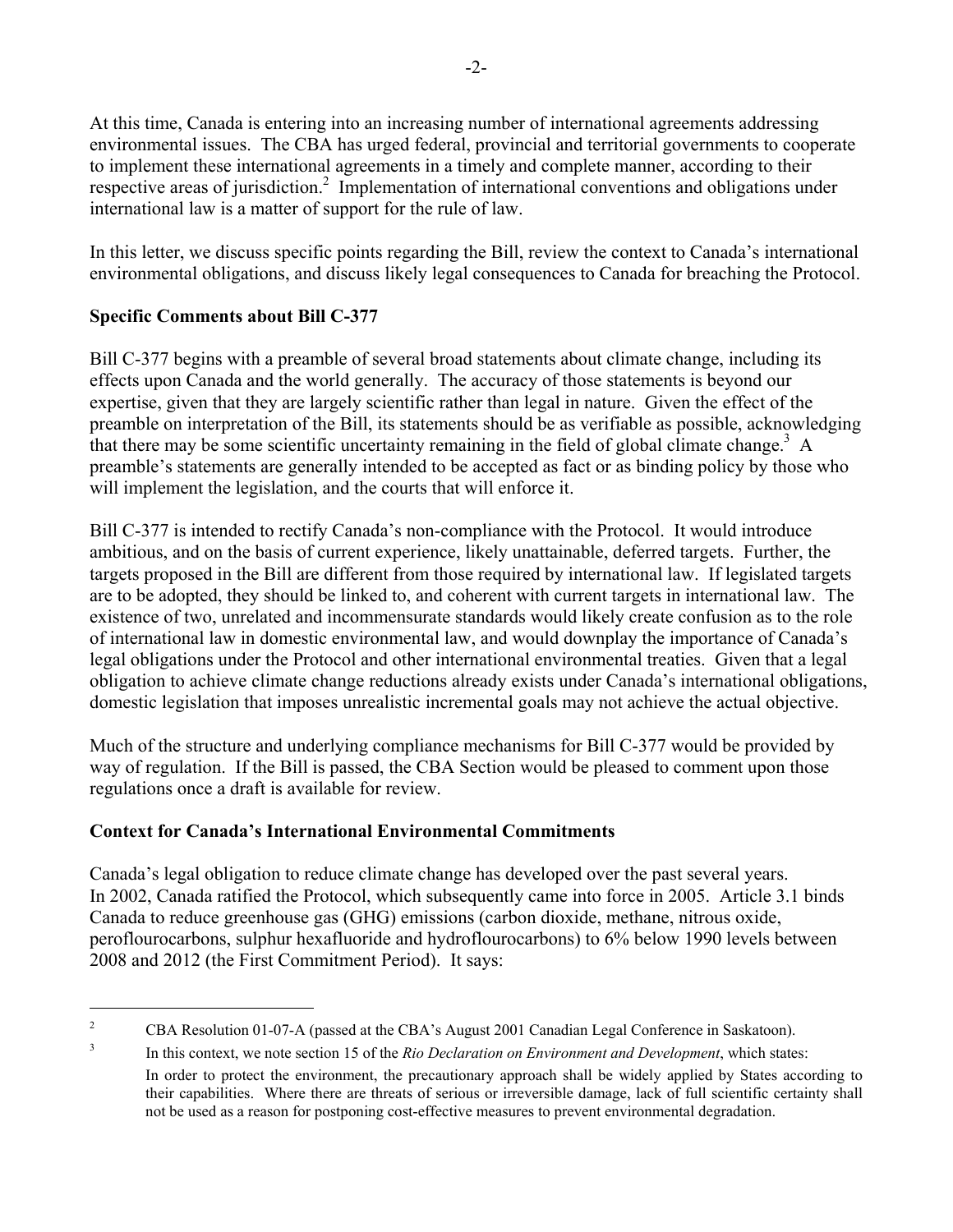The parties included in Annex 1 shall, individually or jointly, ensure that their aggregate anthropogenic carbon dioxide equivalent emissions of greenhouse gases listed in Annex A do not exceed their assigned amounts, calculated pursuant to their quantified emissions limitation and reduction commitment inscribed in Annex B and in accordance with the provisions of this Article, with a view to reducing their overall emissions of such gases by at lease 5 percent below 1990 levels in the commitment period 2008 to 2012.

According to Canada's Fourth National Communication under the United Nations Framework Convention on Climate Change (UNFCCC), Canadians contributed over 758 megatonnes (Mt) of carbon dioxide equivalent ( $CO<sub>2</sub>$  eq.) of GHGs to the atmosphere in 2004.<sup>4</sup> That constitutes a 26.6% increase over the 1990 total of 599 Mt and a contribution in excess of Canada's Kyoto target of 563 Mt by 34.6%. On the basis of the Canadian Energy Outlook 2006, the National Communication estimates Canada's total GHG emissions will reach 828 Mt by 2010 and almost 897 Mt by 2020.

The federal government's recent *Turning the Corner* plan (the Plan) commits to reducing emissions intensity by 18% from 2006 levels in 2010 and to reducing national absolute GHG emissions by 20% from 2006 levels by 2020.<sup>5</sup> The Plan limits Canadian industry's access to certified emissions reductions under the Protocol's Clean Development Mechanism to 10% of each firm's total target. It also stipulates that the government "will determine which types of Clean Development Mechanism credits should be eligible for regulatory compliance in Canada."6

When the Plan was announced, the executive secretary of the UNFCCC commented:

It's interesting that while it would appear that the [Canadian] government has set itself a new target with a new base year, which of course it is free to do, that target is less ambitious than the commitment it has under the Kyoto Protocol.<sup>7</sup>

It is important from a legal perspective to note that the targets in the Plan are based on a 2006 baseline, rather than the Protocol's 1990 baseline. According to the response of the 2007 National Roundtable on the Environment and Economy to its obligations under the *Kyoto Protocol Implementation Act*, the Plan likely overestimated realizable emissions reductions for the 2008-2012 period. Further, its absolute reduction target adopts a 2020 deadline, not the Protocol's 2008-2012 compliance period.

Given limited government support for use of various flexible mechanisms offered in the Protocol, such as the Clean Development Mechanism or Joint Implementation and Emissions Trading, it appears impossible for Canada to buy its way into compliance as the 2008-2012 compliance period expires, which it would otherwise have been eligible to do under the Protocol.

The Prime Minister and the Minister of Environment have publicly acknowledged that Canada will not reach its Protocol target under Article 3.1.

However, at the Bali conference in December 2007, Canada participated in developing a new post-Protocol framework, with new broad targets to reduce emissions by between 25 per cent and 40 per

 $\overline{a}$ 

<sup>4</sup> This excludes Land Use, Land Use Change and Forestry estimates, as defined therein.

<sup>5</sup> *Turning the Corner: An Action Plan to Reduce Greenhouse Gases and Air Pollution* (Ottawa : April 27, 2007).

<sup>6</sup> <sup>6</sup><br>*Regulatory Framework for Air Emission*, April 27, 2007 at 15.

CTV.ca, « UN official questions Canada's climate plan », April 30th, 2007.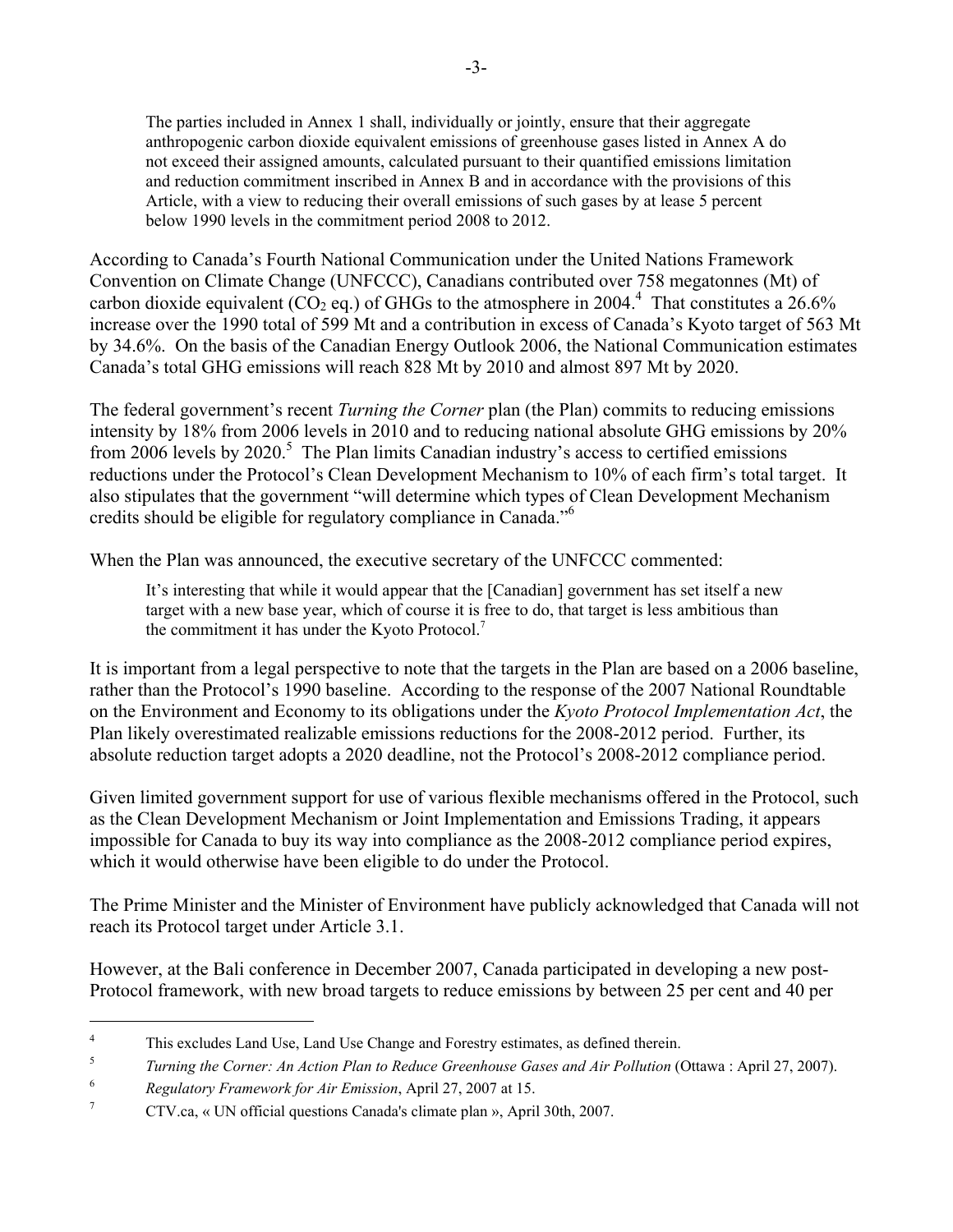cent from 1990 levels by 2020. A global framework agreement was struck by 190 countries, including the United States, aimed at establishing the "road map" for those countries.<sup>8</sup>

### **Legal Consequences for Canada Failing to Comply with the Protocol**

The Protocol's Marrakesh Accords address non-compliance with Article 3.1 reductions targets. Article 8 establishes Expert Review Teams to conduct annual in-country assessments of a Party's implementation of the Protocol. The Expert Review Teams must put unresolved questions of implementation in review reports submitted to the Protocol's Compliance Committee UNFCCC Secretariat. In May 2006, South Africa, on behalf of the Group of 77 countries and China asked the Compliance Committee to investigate the failure of 15 countries, including Canada, to report on their demonstrable progress (Article 3.2) to reduce GHG emissions. In October 2006 the list was reduced to six, and Canada remains included.

Should the Enforcement Branch of the Compliance Committee determine that Canada's emissions have exceeded its assigned amount,<sup>9</sup> it is required to declare that Canada is not in compliance with its commitments under Article 3.1 and "shall":

- Deduct from Canada's assigned amount for the second commitment period a number of tonnes equal to 1.3 times the amount in tonnes of excess emissions;
- Require Canada to develop a compliance action plan that includes: an analysis of the causes of the non-compliance; action that Canada intends to implement in order to meet its quantified emission limitation or reduction commitment in the subsequent commitment period, giving priority to domestic policies and measures; a timetable for implementing such action, which enables the assessment of annual progress in the implementation; and that Canada make progress report submissions on the implementation of the compliance action plan on an annual basis;
- Suspend Canada's eligibility to make emissions trading transfers under Article 17 of the Protocol.

The UNFCCC regime, the Protocol dictating Canada's international environmental obligations and subsequent negotiated instruments within the framework of UNFCCC are likely to remain the primary international legal structures to address climate change, including climate change impacts in Canada, after the Protocol expires in  $2012$ <sup>10</sup>

 $\overline{a}$ 

<sup>8</sup> However, the global agreement does not mention emission targets and is quite vaguely worded.

 $\overline{9}$  See decision 24/CP.7 of the Marrakesh Accords. The calculation is pursuant to its quantified emission limitation or reduction commitment inscribed in Annex B to the Protocol and in accordance with the provisions of Article 3 of the Protocol as well as the modalities for the accounting of assigned amounts under Article 7.4, taking into account emission reduction units, certified emission reductions, assigned amount units and removal units the Party has acquired in accordance with section XIII.

<sup>&</sup>lt;sup>10</sup> At the UNFCCC Conference of the Parties 11 and the 2005 Kyoto Meeting of the Parties held pursuant to Article 3.9 of the Protocol, consideration was given to further commitments by Annex I Parties, including Canada, beyond 2012. Further, some Annex 1 Parties have indicated their willingness to pursue cross-border carbon taxes against other Annex 1 Parties who do not comply with the Protocol.